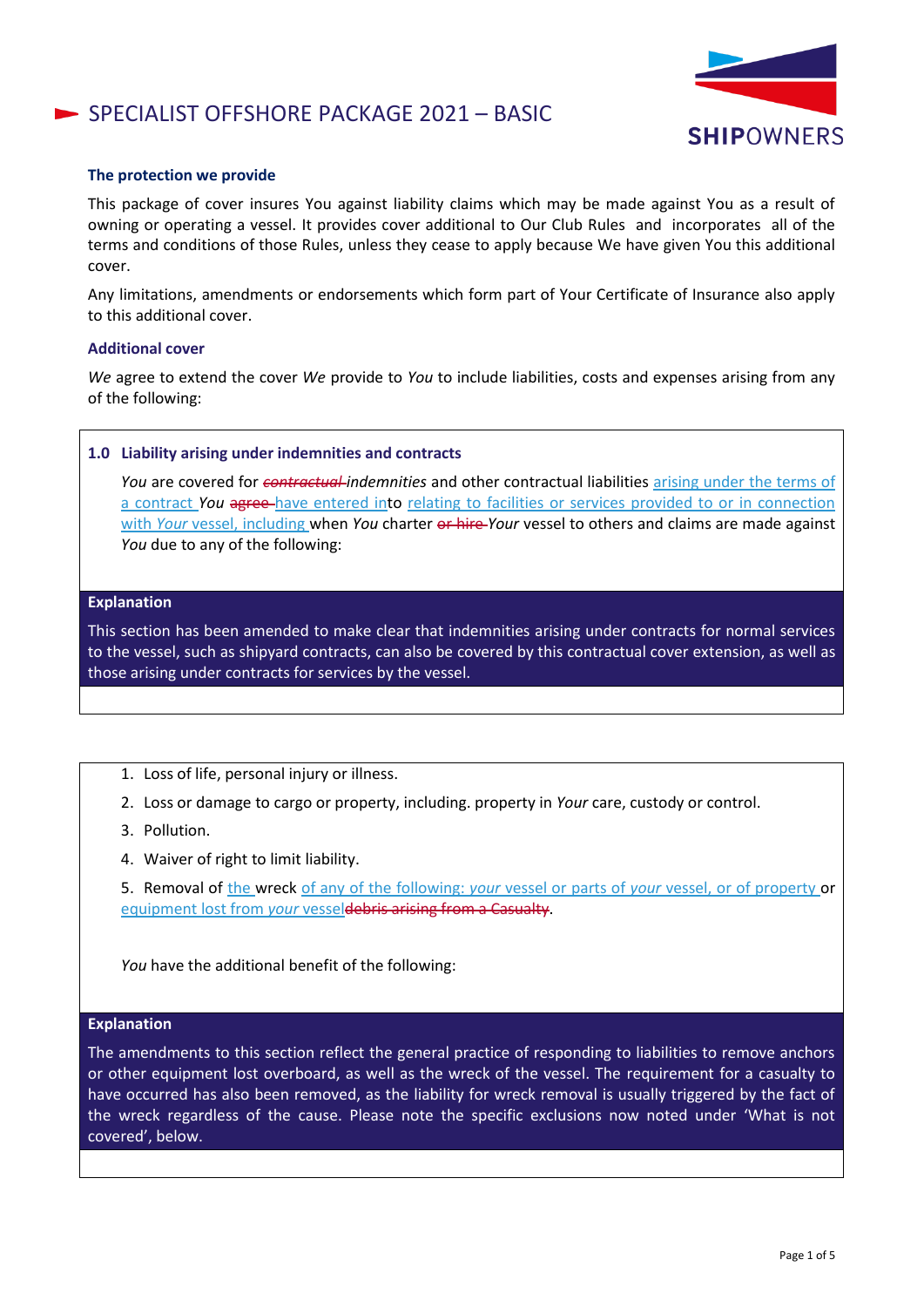# **Naming of Co-assureds**

If *We* agree to name a *Co-assured*, in accordance with Rule 41 2

(c) then that *Co-assured* shall be entitled only to recover for liabilities, costs and expenses which are *Your* responsibility and would, if borne by *You*, be recoverable by *You* from *Us*. If *You* have a contract, then *Your* responsibility is *Your* responsibility under the terms of the contract

# **2.0 Marine Employers Liability Cover**

# **Seafarers and other persons**

*You* are insured for *Your* liability to seafarers, or other persons for whom *You* have a responsibility, where they are working;

- a) on board vessels which *You* do not own, providing such work is of a temporary nature.
- b) on or from offshore structures which *You do not own, for periods not exceeding 48 hours.*

*We* will also cover liability claims made against *You* as a result of the presence of these personnel aboard these vessels or structures, providing *We* have been notified in advance and *We* have seen and approved any related contracts or indemnities.

# **Seafarers' Detention Response**

In the event that a seafarer is detained by the authorities whilst in service to the entered vessel, *We* will arrange for *Our* nearest representative to assist. This service is available worldwide, 24 hours a day and 7 days a week and is provided regardless of the reported grounds for detention.

# **3.0 Specialist operations and incidental salvage**

*You* are insured for *claims* arising from specialist operations which would otherwise be excluded by Club Rules, Rule 28.3 A.

Insured activities include amongst other things: dredging, blasting, pile-driving, well-intervention, cable or pipe laying, construction, installation, decommissioning and maintenance work, core sampling and depositing of spoil and fire fighting. This includes claims made by the party who engaged *You* to do the work as well as any other person. *You* are also insured for liabilities, costs and expenses arising from salvage operations *You* undertake as part of contractually agreed services or scope of works, when these activities are considered to be incidental to the main scope of works described in the contract.

The exclusions under Rule 28.3 B and 28.3 C still apply, as listed below under 'What is not Covered '

Claims under this Section 3, arising in respect of the following are excluded:

31 Loss of or damage to or the removal of any *contract works* or any pollution arising therefrom. (Rule 28 3 C).

32 Your failure to perform specialist operations (Rule 28 3 B).

33 The fitness for purpose and quality of Your work, products or services (Rule 28 3 B).

34 Liabilities in respect of dredging, cable or pipe laying or well stimulation (Rule 28 3 A).

**Explanation**

The exclusions under this section have been relocated to the 'What is not covered' section.

**4.0 Unmanned Underwater Vehicles (UUVs) including Remotely operated vehicles (ROVs)**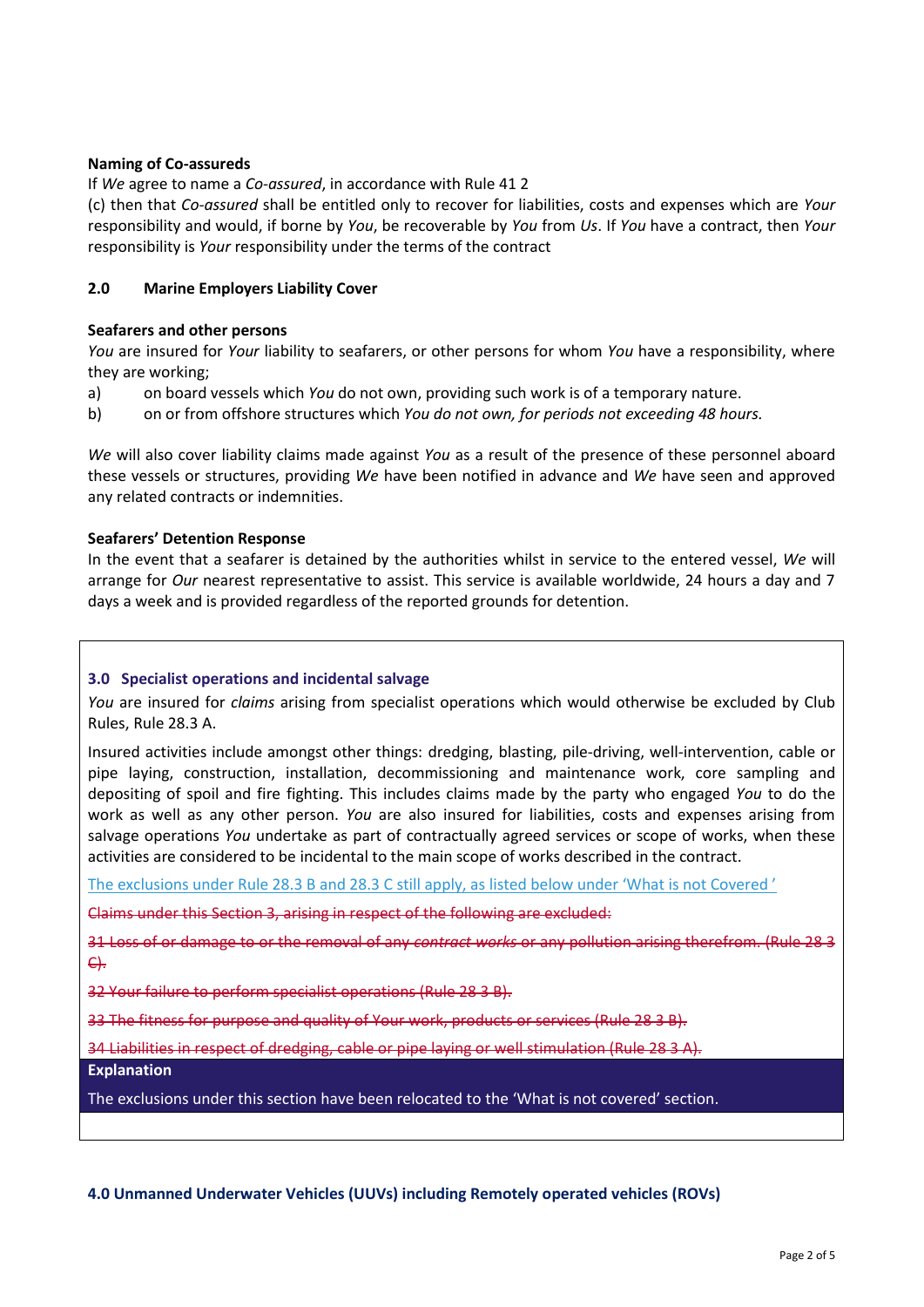You are insured for liabilities and related costs and expenses which would otherwise be excluded by Club Rules, Rule 28(6).

Any loss of, damage to, and cost of raising or removing of a UUV itself (or any part of it or any equipment on it), is excluded unless caused by a *Casualty*.

# **Explanation**

This exclusion is now caught by the exclusion 4 under 'What is not covered'.

### **5.0 War risks**

In respect of the risks contained in this additional cover, *You* are insured for liabilities, costs and expenses arising out of war risks which would otherwise be excluded by Club Rules, Rule 25.

If You have no other war risks policy, then *Your* deductible for war risks P&I claims under this section is the deductible shown on *Your* Certificate of Insurance.

If *You* have purchased a war risks P&I policy from another insurer, *Your* deductible shall be the amount *You* can recover under *Your* war risks P&I policy with another insurer.

There is no cover for war risks liabilities arising directly or indirectly from any of the following: chemical, biological, bio-chemical or electromagnetic weapon;

the use or operation, as a means of inflicting harm, of any computer virus except that this exclusion shall not operate to exclude losses ( which would otherwise be covered under the terms of this cover) arising from the use of any computer, computer system or computer software programme or any other electronic system in the launch and/or guidance system and/or firing mechanism of any weapon or missile;

or requisition for title or use

*We* may cancel the War Risks Cover by giving 7 days' notice of cancellation at any time.

War risks cover will terminate automatically should war break out between any of the following countries: The United Kingdom, the United States of America, France, the Russian Federation and the People's Republic of China. No claims are payable arising out of such outbreak of war.

# **What is not covered**

This package of cover is subject to certain exclusions. *We* do not pay claims for or arising from the following:

1. Those which can be recovered under Club Rules.

2. Liabilities and expenses that arise out of or during drilling or production operations as described under Club Rules, Rule 28.2.

3. Claims under Section 3 above, in so far as liabilities and expenses arise as a result of:

i. dredging, cable or pipe-laying, or well stimulation intervention or the use of downhole equipment, or the use of drill strings or their components for any purpose (Rule 28.3. A).

ii. *Your* failure to perform specialist operations or the fitness for purpose and quality of *your* work, products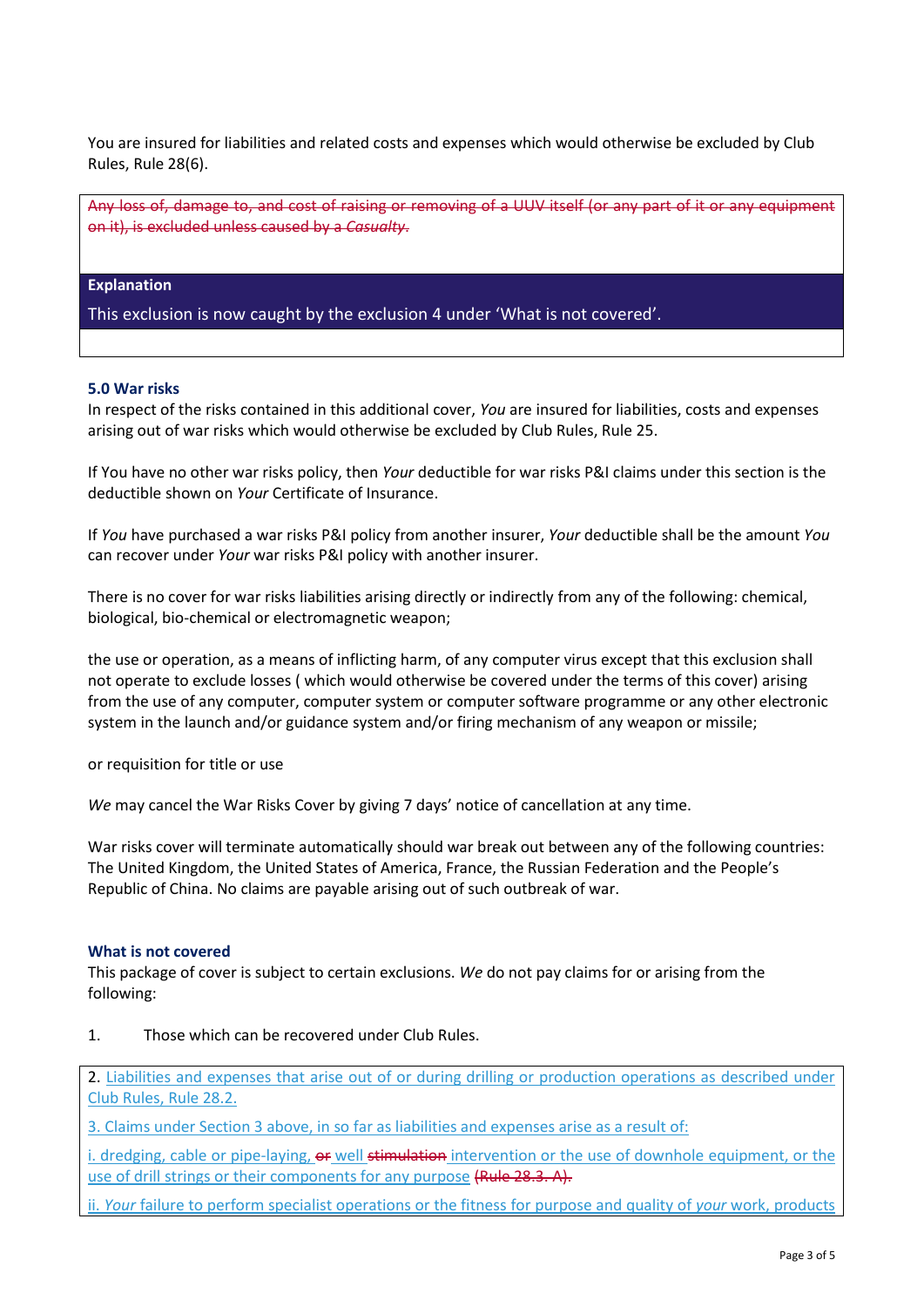or services (Rule 28 3 B).

iii. Loss of or damage to or the removal of any *contract works* or any pollution arising therefrom (Rule 28 3 C).

# **Explanation**

This exclusion has been extended to specifically exclude the use of downhole equipment and drill strings or their components. As with to dredging and cable/pipe laying, our Enhanced package is required to cover these risks. The use of equipment for simple drop-coring (gravity coring) and mud sampling is covered under this Basic package. Vibro-coring is not.

4. Liability for the recovery or removal of sub-sea equipment including ROVs, UUVs etc. which would have been subject to salvage if properly insured, or which arise from dereliction or neglect, wear and tear, deterioration, mechanical or electrical breakdown or malfunction.

### **Explanation**

This exclusion limits liabilities covered to those arising from true fortuities, rather than from maintenance or insurance issues.

5. Liability for the removal, raising, marking or destruction of the wreck of your vessel or parts of *your* vessel arising from dereliction or neglect.

6. Waste incineration or waste disposal operations. (Rule 28.5).

7. 3. Liabilities arising where subsea operations are sub-contracted by *You* to another party, unless the terms of that subcontract are approved by Managers in advance in writing or are in identical terms to those upon which *You* are yourself contracted.

# **Explanation**

Following the removal of the requirement for a casualty to occur and the removal of that definition, this exclusion has been lifted from the previous definition of a casualty to make clear that cover will not respond where a wreck has arisen out of a failure to properly maintain a vessel.

# **Legal Costs Cover**

**Subject to agreement by the Managers in Writing.**

The following is relevant to *you*, to the extent only that *we* have agreed in writing that *you* have Legal Costs Cover, further to Club Rules Part 3, Rule 6 (1).

Notwithstanding Club Rule 6 (5), Legal Costs cover is not subject to the following specialist operations exclusions contained in the Club Rules: Rules 28 (3), 28 (4) and 28 (6).

All other limitations and exclusions, including all those within Parts 4 and 5 of the Rules, continue to apply to Legal Costs Cover.